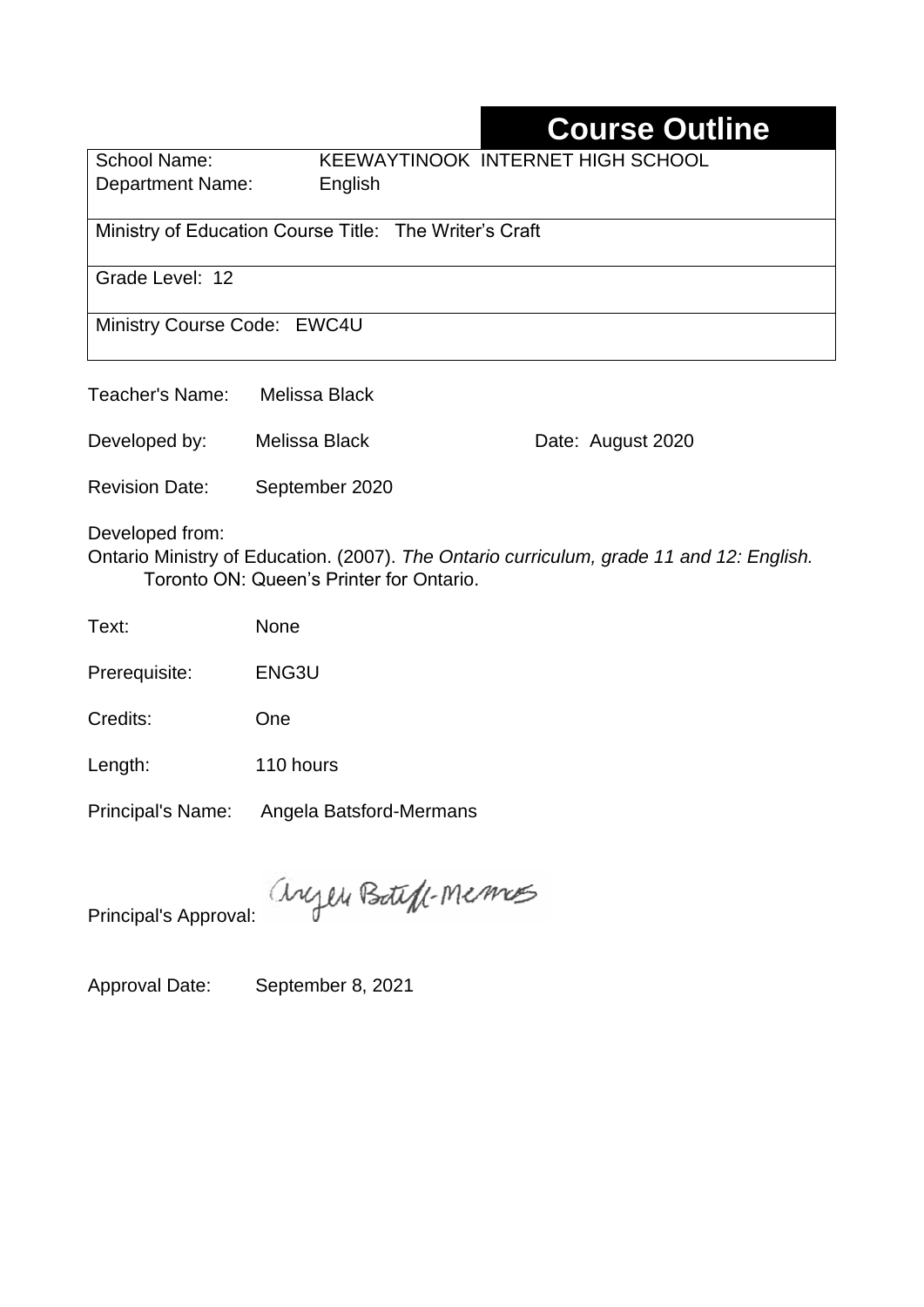# *Course Description/Rationale*

This course emphasizes knowledge and skills related to the craft of writing. Students will analyse models of effective writing; use a workshop approach to produce a range of works and make considered decisions for improving the quality of their writing. They will also complete a creative or analytical independent study project and investigate opportunities for publication and for writing careers.

# *Overall Curriculum Expectations*

### **Investigating Writing**

• Demonstrate an understanding of writing as an art, a craft, and a career as they explore the work of a variety of Canadian and international writers.

### **Practicing Writing**

- Generate and experiment with ideas about writing content, forms, and styles;
- Organize, draft, and revise their writing, employing forms and stylistic elements appropriate for their purpose and audience;
- Use editing, proofreading, and publishing skills and strategies to refine and polish their work;
- Collaborate in the writing process with peers by generating ideas, responding to peers' work, and assessing peers' work in a workshop setting.

### **Reflecting on Writing**

• Identify their strengths as writers and areas where they could improve, and assess the growth and development of their own writing style.

## *Course Content*

| Unit                                  |       | Length |
|---------------------------------------|-------|--------|
| 1. Introduction to the Writer's Craft |       | 15.7   |
| 2. Creative Writing                   |       | 15.7   |
| 3. Authors and their Influences       |       | 15.7   |
| 4. Poetry                             |       | 15.7   |
| 5. Writing About Us                   |       | 15.7   |
| 6. Children's Literature              |       | 15.7   |
| 7. Reading in Our World               |       | 15.7   |
|                                       | Total | hours  |

## *Unit Descriptions*

### **Unit 1 – Introduction to the Writer's Craft**

Students will focus on the various forms of writing. They will focus on writing as a craft and learn about the elements needed to succeed. They will read articles on overcoming writer's block and the importance of free writing. Students will learn about new writing and editing styles and learn how to apply these to a variety of writing activities.

#### **Unit 2 – Creative Writing**

Students will develop skills in paragraph and creative writing. They will engage in the writing process and develop their own creative stories. Students will use clear language to develop a well written story consisting of all elements of a short story. They will read and learn how to recognize the elements of a short story. This unit will focus on self editing and students will learn how to use various tools and methods in the self editing assignment.

#### **Unit 3 – Author and their Influences**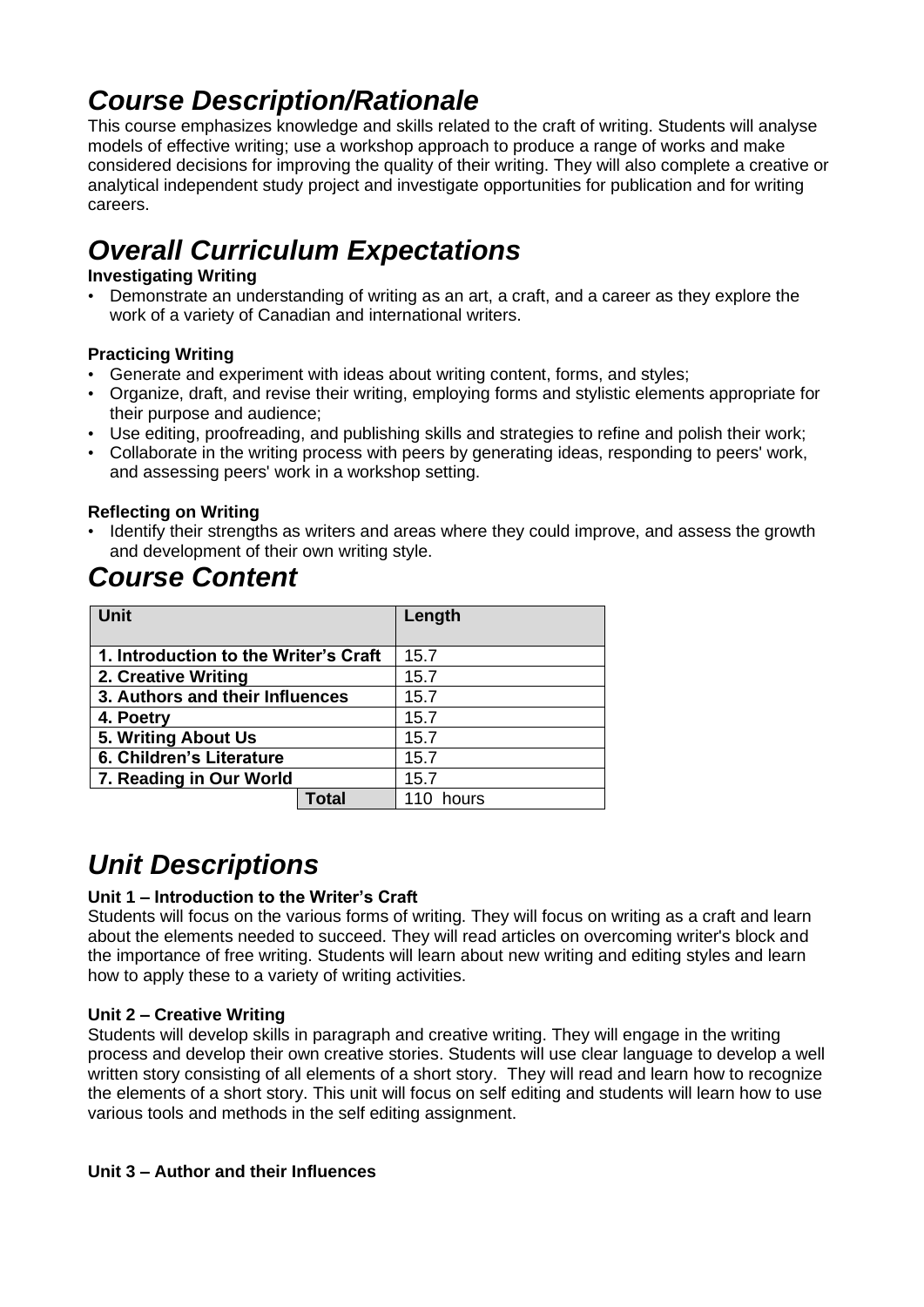Students will research and analyse, the way authors do, the effectiveness of the ways in which writers use elements of style. They will learn how an author's personal and social influences effect their writing and can change over time. They will learn about the challenges authors face with censorship and the concept of challenged books. Students will demonstrate an understanding of writing as an art, a craft, and a career as they explore the work of a variety of Indigenous and non-Indigenous writers.

#### **Unit 4 – Poetry**

Students will gain an understanding and awareness of the various styles and authors of poetry. Students will practise their writing skills in the world of poetry. They will learn how to peer edit and give constructive criticism to their classmates. Students will generate and experiment with ideas about writing content, forms, and styles within poetry; and how poetry can be used to address First Nations issues.

#### **Unit 5 – Writing About Us**

Students will read a range of literature about the practice of writing biographies and autobiographies. Students will develop a biography or autobiography. They will learn the skills of asking questions orally and arranging information into a specific format. Students will focus on organizing, creating drafts, and revise their writing for a specific audience.

#### **Unit 6 – Children's Literature**

Students will research and reflect on authors' influences in Children's Literature, specifically the First Nations culture and background in *Hungry Johnny*. Students will collaborate in the writing process with peers by generating ideas, responding to and assessing peers' work in a workshop setting to develop story and character ideas. Students will focus on the stylistic forms of writing for children and the successful works in children's literature. There will be an emphasis on character development and how to relate to a child's understanding of content.

#### **Unit 7 – Reading in Our World**

Students will research and reflect on the popularity of writing in today's world. This unit also asks students to identify their strengths as writers and areas where they could improve, and assess the growth and development of their own writing style in their culminating and final exam. Students will reflect on their progress in the course and the writing strategies they learned throughout the course.

## *Teaching/Learning Strategies*

This course is organized into an eight-week series of lessons and activities that is presented to students in remote northern communities via the internet. The eighth week is used for course consolidation, review, and the final examination. Teacher and students communicate over the internet through timely activity feedback, emails, messages, video and audio calls. Classroom mentors assume the role of liaison between the teacher and student while also supporting a holistic approach to motivate, engage and support each individual student.

A variety of strategies will be used in the online delivery of this course. Some instructional strategies include:

- Brainstorming;
- Graphic organizers;
- Modelling;
- Group discussion;
- Storyboarding;
- Journaling;
- Case studies;
- Independent research.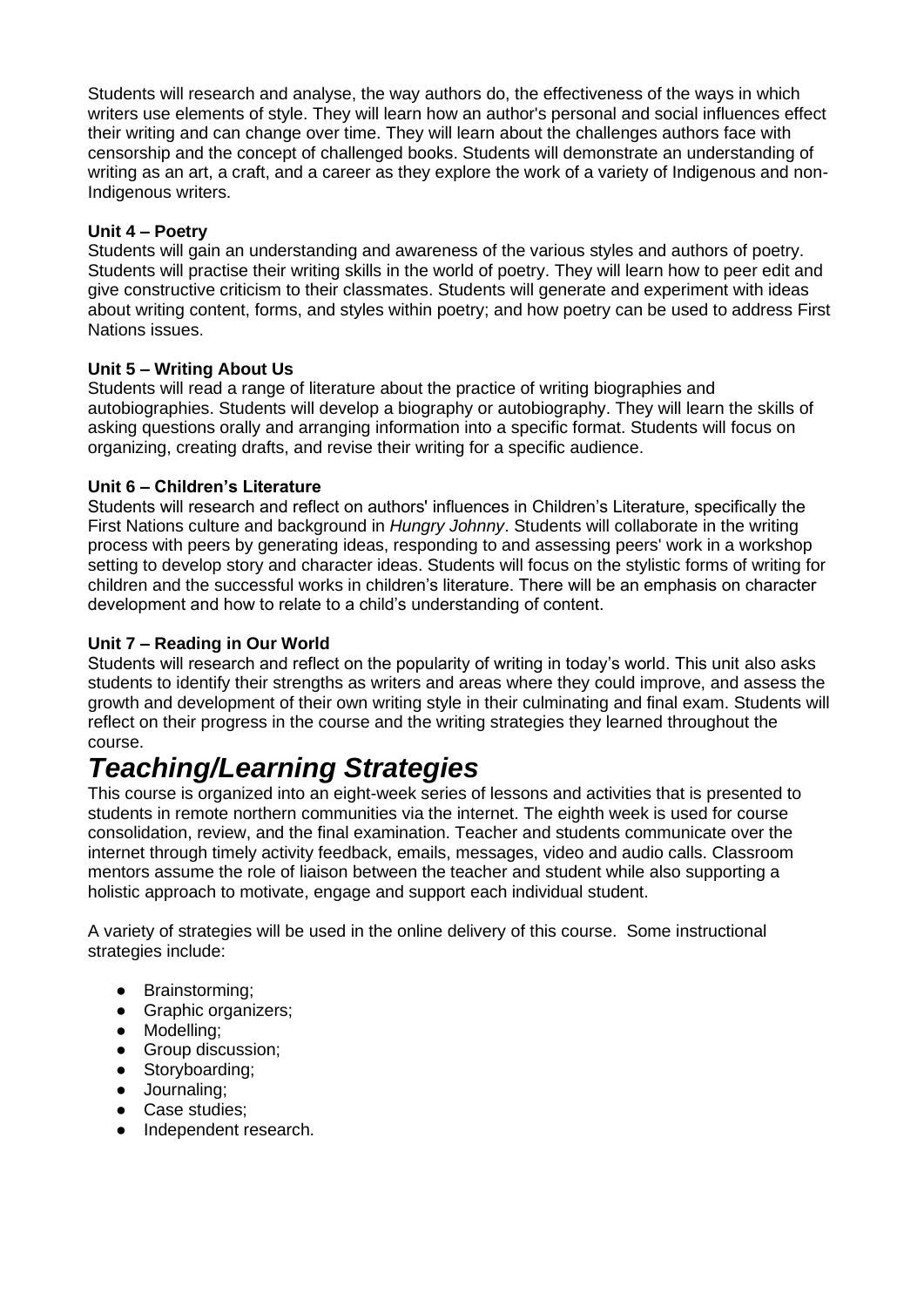Learning goals will be discussed at the beginning of each assignment and success criteria will be provided to students. The success criteria are used to develop the assessment tools in this course, including rubrics and checklists.

# *Evaluation*

The final grade will be determined as follows (Ontario Ministry of Education, 2010):

- Seventy per cent of the grade will be based on evaluation conducted throughout the course. This portion of the grade should reflect the student's most consistent level of achievement throughout the course, although special consideration should be given to more recent evidence of achievement.
- Thirty per cent of the grade will be based on a final evaluation administered at or towards the end of the course. This evaluation will be based on evidence from one or a combination of the following: an examination, a performance, an essay, and/or another method of evaluation suitable to the course content. The final evaluation allows the student an opportunity to demonstrate comprehensive achievement of the overall expectations for the course (p. 41).

Ontario Ministry of Education. (2010). *Growing success: Assessment, evaluation and reporting in Ontario schools*. Toronto ON: Queen's Printer for Ontario.

| Type of<br><b>Assessme</b><br>nt                                                  | Category                                                                      |                                                                                                                                                                                                                     | <b>Details</b>          | Weig<br>hting<br>(%) |
|-----------------------------------------------------------------------------------|-------------------------------------------------------------------------------|---------------------------------------------------------------------------------------------------------------------------------------------------------------------------------------------------------------------|-------------------------|----------------------|
| <b>Term Work</b><br>(70%)                                                         | Knowledge/<br>Understanding                                                   | Clear, structured reading, response to reading,<br>comprehension questions                                                                                                                                          |                         |                      |
|                                                                                   | Thinking                                                                      | Students can recognize relevant thematic issues<br>through responses to inquiries, ability to write structured<br>paragraphs showing all three types of sentences,<br>essay, completion of a variety of assignments |                         |                      |
|                                                                                   | Communication                                                                 | Regular responses to reading and fulfilment of writing<br>assignments                                                                                                                                               |                         |                      |
|                                                                                   | Application                                                                   | Manifesting comprehension and application of themes<br>in a variety of literary formats: accurate response to<br>questions, paragraph and essay writing, speech writing,<br>sharing ideas in a workshop environment |                         | 19                   |
| Final<br>Culminating<br>Evaluation<br>Activity<br>(15%)<br>(30%)<br>Exam<br>(15%) |                                                                               | Portfolio of work                                                                                                                                                                                                   | Knowledge/Understanding | 3                    |
|                                                                                   | throughout the course                                                         | Thinking                                                                                                                                                                                                            | $\overline{4}$          |                      |
|                                                                                   | Vocabulary and Journals                                                       | Communication                                                                                                                                                                                                       | $\overline{4}$          |                      |
|                                                                                   | <b>Self Reflection Questions</b>                                              | Application                                                                                                                                                                                                         | $\overline{4}$          |                      |
|                                                                                   |                                                                               | Teacher developed                                                                                                                                                                                                   | Knowledge/Understanding | 3                    |
|                                                                                   |                                                                               | questions including:                                                                                                                                                                                                | Thinking                | 4                    |
|                                                                                   | timed writing exercises,<br>editing skills, responses                         | Communication                                                                                                                                                                                                       | 4                       |                      |
|                                                                                   | to author's influences,<br>and reflection questions<br>on the course content. | Application                                                                                                                                                                                                         | 4                       |                      |
|                                                                                   |                                                                               |                                                                                                                                                                                                                     | <b>TOTAL</b>            | 100                  |

## *Assessment/Evaluation Strategies*

A variety of assessment and evaluation methods, strategies and tools are required as appropriate to the expectation being assessed. These include diagnostic, formative, and summative within the course and within each unit.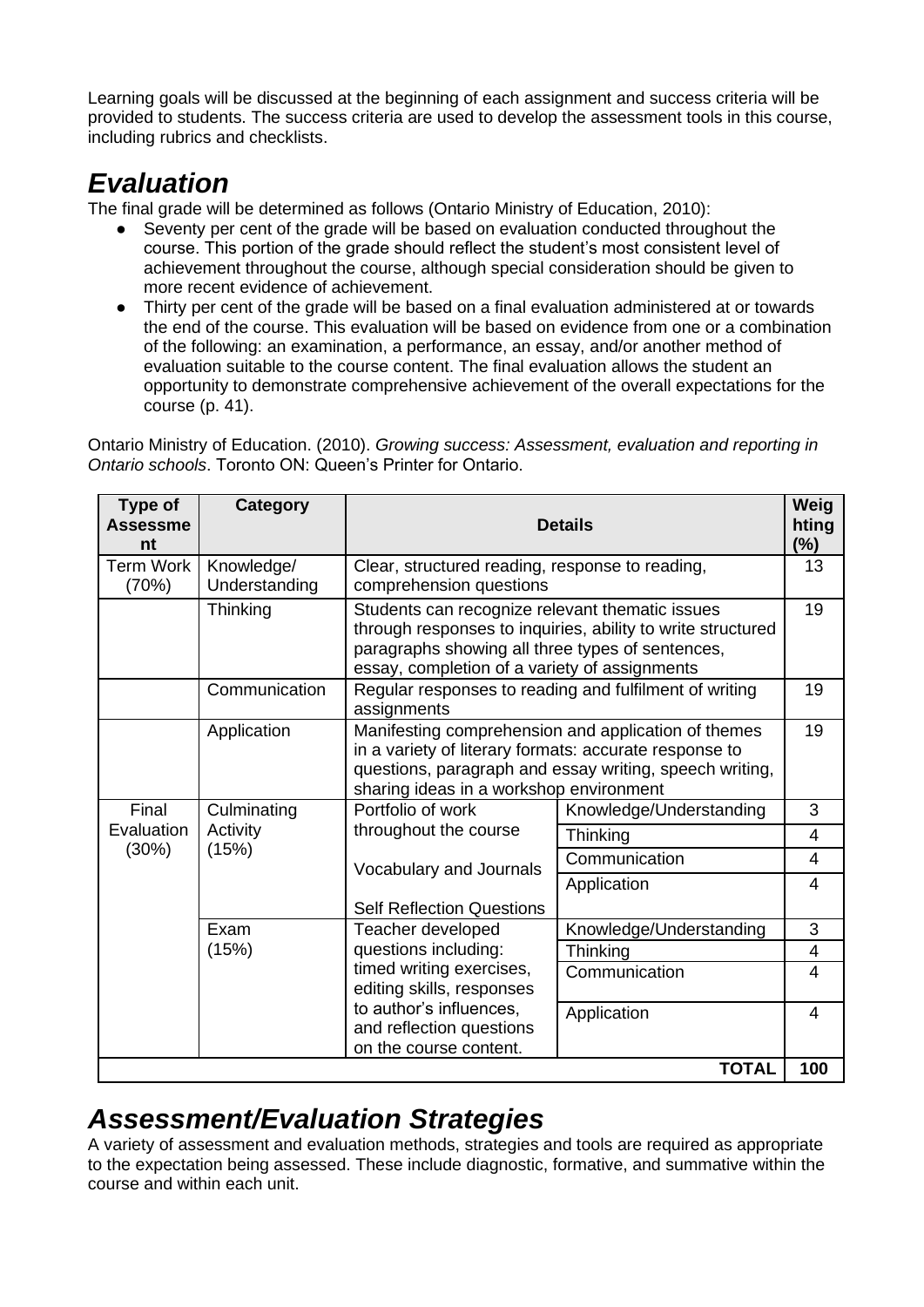Assessment *for* learning and assessment *as* learning is obtained through a variety of means, including the following:

- Ongoing descriptive feedback (e.g., descriptive feedback on students' fictional writing);
- Self-assessment (e.g., checklists for self-editing);
- Peer assessment (e.g., peer feedback on written work);
- Mentor observations;
- Conversations with student on a regular basis to verbalize observations, ask questions, and clarify understanding.

Evidence of student achievement (assessment *of* learning) is collected from various sources, including the following:

- Ongoing observations of most consistent work, with consideration given to most recent work (e.g., evidence of meeting expectations in writing);
- Conversations with students (e.g., discussion regarding differences between revision and editing);
- Culminating activity (Writing portfolio);
- Exam.

The Ministry of Education's 2010 document, *Growing Success*, outlines the seven fundamental principles that guide best practice in the assessment and evaluation of students. KiHS teachers use practices that:

- are fair, transparent, and equitable for all students;
- support all students, including those with special education needs, those who are learning the language of instruction (English or French), and those who are First Nation, Métis, or Inuit;
- are carefully planned to relate to the curriculum expectations and learning goals and, as much as possible, to the interests, learning styles and preferences, needs, and experiences of all students;
- are communicated clearly to students and parents at the beginning of the course and at other points throughout the school year or course;
- are ongoing, varied in nature, and administered over a period of time to provide multiple opportunities for students to demonstrate the full range of their learning;
- provide ongoing descriptive feedback that is clear, specific, meaningful, and timely to support improved learning and achievement;
- develop students' self-assessment skills to enable them to assess their own learning, set specific goals, and plan next steps for their learning (p.6).

## *Resources*

Head, M. (2005). *Felix and the creature.* Indigenous arts & stories. [http://www.our](http://www.our-story.ca/winners/writing/4120:felix-and-the-creature#story)[story.ca/winners/writing/4120:felix-and-the-creature#story](http://www.our-story.ca/winners/writing/4120:felix-and-the-creature#story)

Minnema, C., & Ballinger, W. (2014). *Hungry Johnny*. Minnesota Historical Society Press.

Ontario Ministry of Education. (n.d.). *Indigenous education strategy.* <http://www.edu.gov.on.ca/eng/aboriginal/>

Ontario Ministry of Education. (2010). *Growing success: Assessment, evaluation and reporting in Ontario schools*.<http://www.edu.gov.on.ca/eng/policyfunding/growSuccess.pdf>

Ontario Ministry of Education. (2007). *The Ontario curriculum, grades 11 and 12: English.*  <http://www.edu.gov.on.ca/eng/curriculum/secondary/ssciences.html>

Ontario Ministry of Education. (2016). *Ontario schools, kindergarten to grade 12: Policy and program requirements.* <http://edu.gov.on.ca/eng/document/policy/os/index.html>